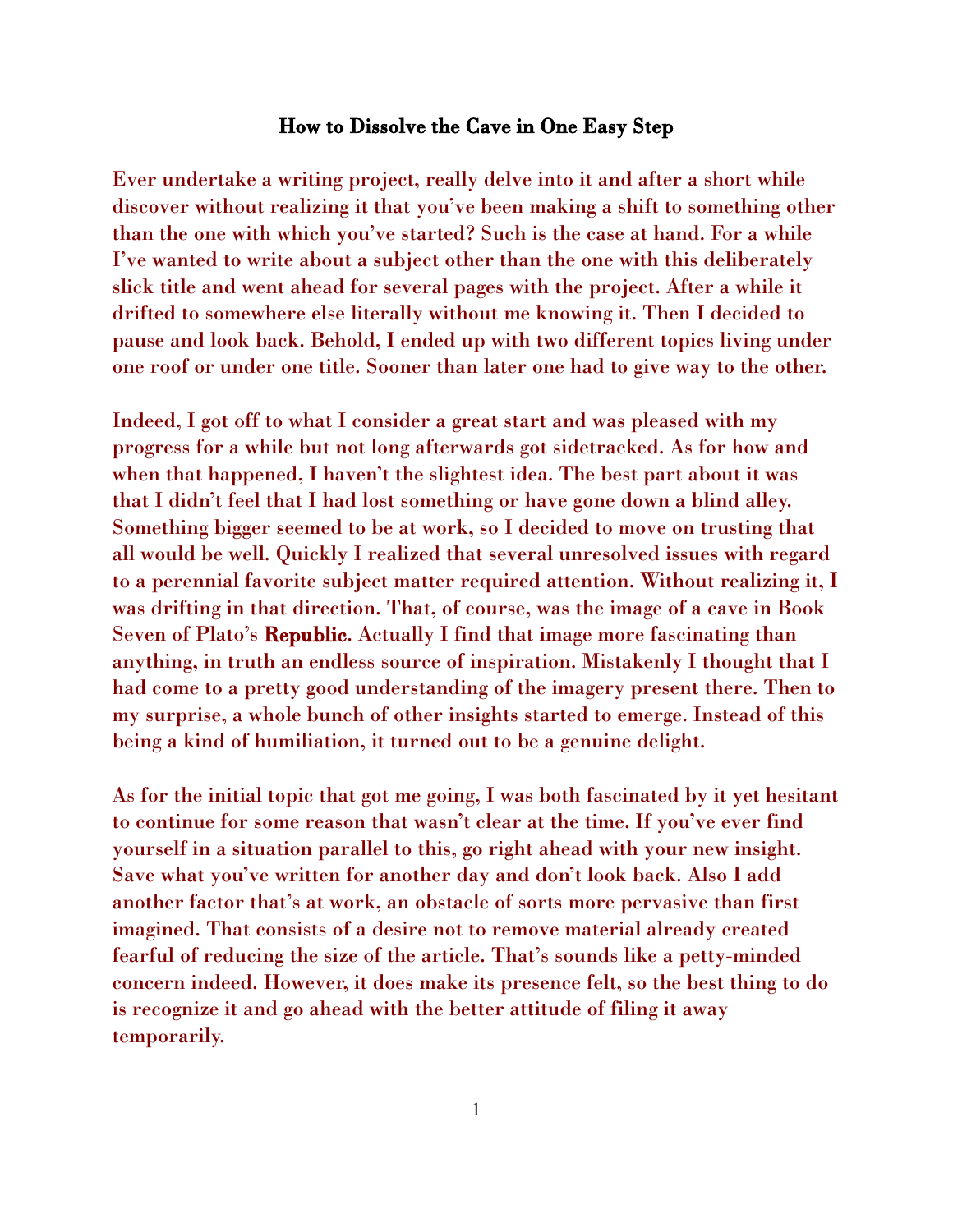What seems to be operating behind the scenes is a fear of dropping material where considerable time and effort had been devoted, all apparently for nothing. Intellectually we know that we can start up again at any time, but getting over our initial reluctance to either postpone or drop the matter isn't easy. Being aware of this fact is an important step forward although it can be argued that far more is involved. I'd say it's a preparation for a deeper mental and spiritual paralysis intended to dispose us for receiving something we hadn't anticipated and is far better for us than first imagined. Yes, paralysis. It sounds frightening at first but is absolutely essential.

Instead of trying to wiggle out of this impending paralysis, pause for a moment once you've come into its unrelenting grip. There you'll discover an unexpected boon. We find ourselves at a loss as what to do by reason of an unaccustomed mental stiffness at odds with the desire to be creative. If we were to dwell too long on how stiffened-up we are at the moment, we'd run the risk of dying the death on the spot. Perhaps this won't happen physically but there are other deaths...worse ones...that can befall us if we're not careful. Sooner or later, however, we discover that this paralysis is temporary.

Should we stand our ground literally and not run from this paralysis...always a possibility...a new freedom suddenly bursts upon us. This is quite accurate and must be experienced to know that it's true, for throughout our apparent death...paralysis...we discover that we retain one thing and one thing only. That consists in our awareness which sits there and watches the whole show independently of ourselves. We look at ourselves and realize that without this paralysis we'd get nowhere. At first it appears painful, but such is the view from the outside. Because we equate such paralysis with (let's face it) death, the trick is to remain in this frozen state. When it will "thaw" isn't up to us but thaw it will at the proper time. During our frozen state we entertain no thoughts nor emotions. Yes, images do pass by...never do they cease...but they blow by us with far less impact despite their furious assaults.

Fortunately this state is not permanent. Once we emerge from it–how long is hard to say, that not being up to us–insights we've never entertained come to us that otherwise would be beyond our ken. Not only that, they come in an unimaginable abundance. One thing we do know. The paralysis at hand is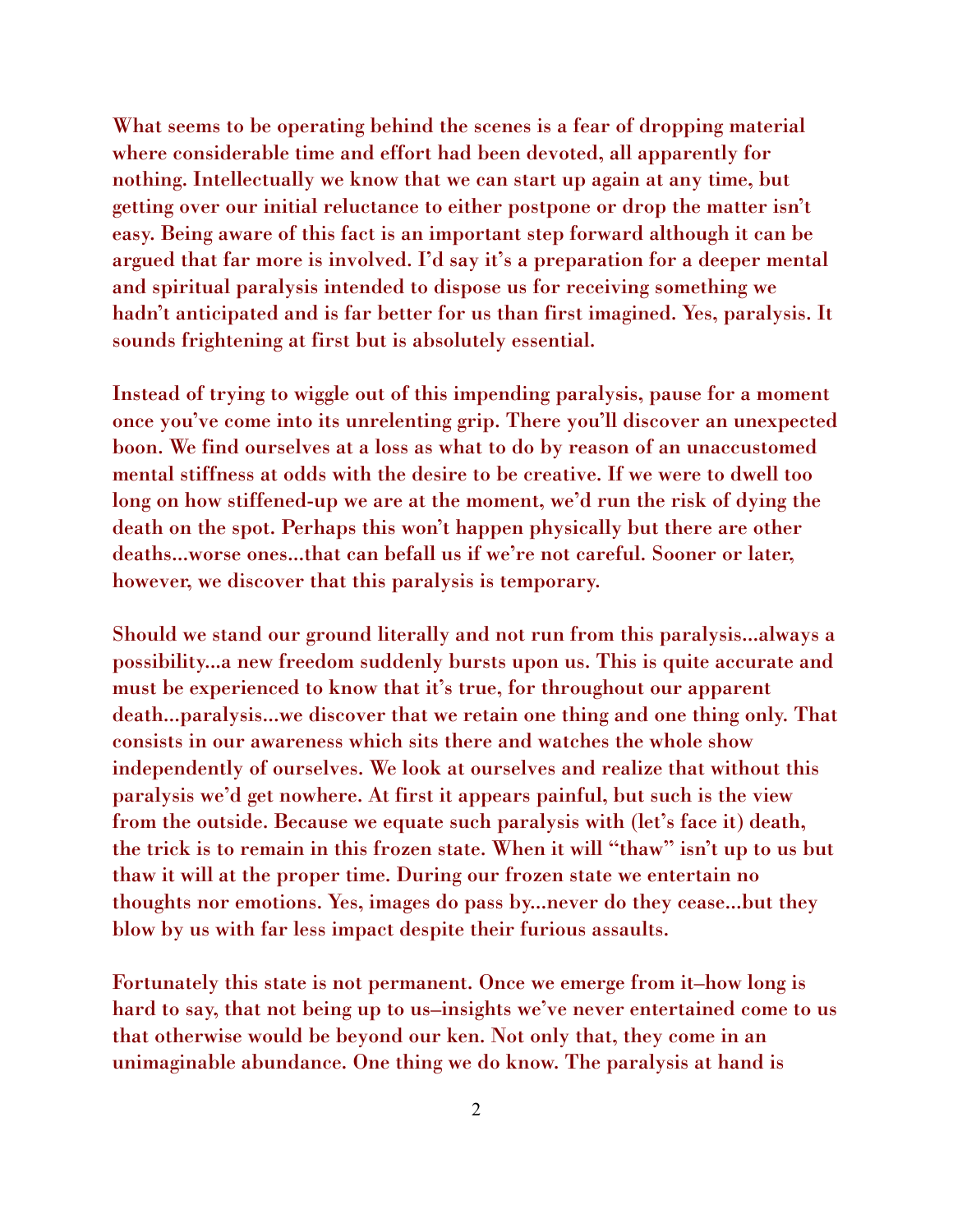vastly different from that of the prisoners in Plato's cave (Book Seven, **Republic**). They are chained and thereby forced to look only straight ahead at projections on the wall. To draw any parallels between the paralysis under discussion and the condition of these people in the cave simply doesn't work. However, this image is a gold mine for other insights to which I've referred in several articles and will discuss here later on.

In one particular case the paralysis I have in mind came in handy when composing this article, that is, when making the shift from writing about one topic to the one at hand. By no means was it earth-shattering matter, but as with any undertaking, the paralysis did away with all the how-what-when-andwhere with regard to the shift. So instead of the transition being uncomfortable, far from it. It turned out that I didn't lay down the terms but they were laid down for me, tailor-made, if you will. Putting this paralysis in terms of an article seems puny compared with what's going on in the world. On one level, so true. On another level, not so. If the little things can't be mastered, the big stuff won't either. Then again, most of what we face comprise the little things or better, a whole series of them day after day after day. With reference to Plato's cave once again, I appeal to the man who simply got up and freely exited the cave. He wasn't hindered as I had been by any of those literal "makes of wonders" or *thaumatapoieo* whose job it is to project images upon the wall. In fact, no one in the cave, including the just mentioned fabricators, seemed to be aware of this man's departure.

At this juncture memory of those engaged in *thaumatapoieo* may be helpful. We don't seek to recreate their work...that's for the cave only...but use them as a pattern as how <u>not</u> to operate in our new environment. Now with the distinct advantage of seeing things in full sunlight, we can engage in a creative process, not engage in making wonders. This is a way of saying that we don't see now as we do with our physical eyes but are aware of things just as they are. Here is where a diffuse sort of awareness comes to the fore, this to be discussed shortly. The last time this clarity was explicit was, paradoxically, in our state of paralysis. There as noted the only thing left to us after all has been stripped away is this awareness, pure and simple. Now in the light outside the cave this type of awareness comes into its own, beyond paralysis if you will. This time we, unlike the makes of wonders, don't employ a dizzying array of images but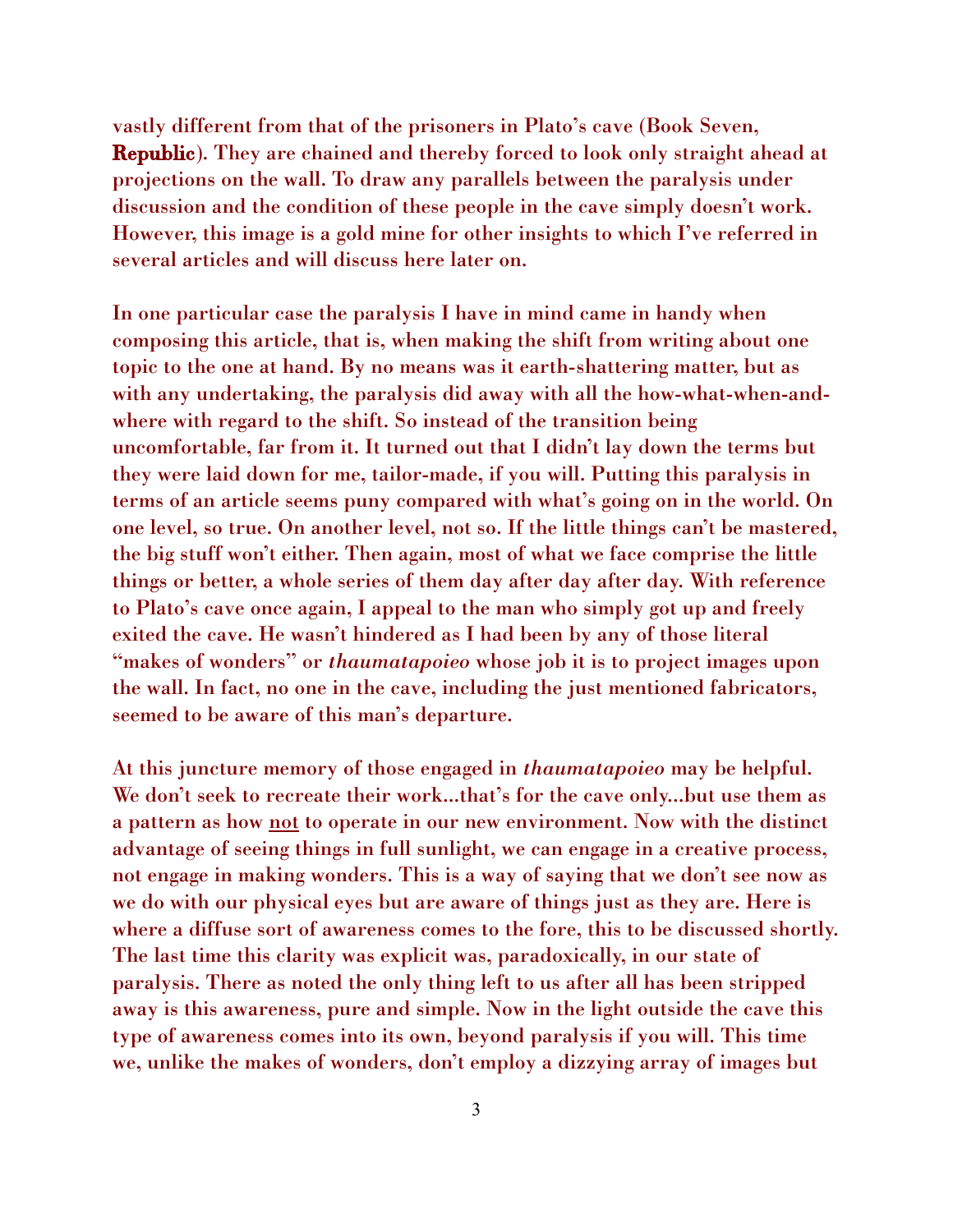our attention now is focused in an untrammeled manner which will govern our activity in a new but familiar way. Such is the parallel as well as difference between the two.

Not unlike the man who simply walked out of the cave, we're unaccustomed to the light and have to wait for our eyes to adjust to the new environment. This period of time is marked by anticipation as to what we are about to see. Then all at once the soreness in our eyes fades away, and we have a straight-on view of what we're supposed to do. Two elements are key here. The first is our passiveness to the process. This may not be the choicest word but will do for now. We don't interfere in any way with the adjustment nor do we have the desire to do so. The second element is the immediacy or cause-lessness of what's transpiring. This is key, a clear indication that neither we nor anyone nor anything else is responsible for what we've hit upon. Actually we don't have the slightest idea of where it came from. We know it's genuine by the spontaneous feeling of gratitude that comes upon us. Indeed, there's nothing fabricated about this in the least.

What's transpiring here is next-to-impossible to articulate, so it's helpful to slow down the whole process. The operation of cause-lessness (pardon the awkwardness of the word) does take place within time...sort of. By that I mean yes, time is a necessary component to our life and is not operative when we're moving from the cave to what lays outside. Obviously spacial imagery is required but is to be taken with a grain of salt. So by necessity we need recourse to a kind of mythic presentation of how cause-lessness works. Please note that in two or three articles before the current one I had gone into some details about all this. Key to its operation is the presence of our inner *daimon*  which is in accord with how it governed Socrates.

We can expand on this by positing the fact that a *daimon* represents a transcendent feature in our lives. Without it we flounder around here and there. Looking for a way to detect its presence or more precisely, its presence by a trace, its absence? No doubt about it, living without a *daimon*'s influence consists of restlessness. We may use this in a creative or even a brilliant way, but it's far removed from how we respond to the *daimon* within us. In fact, the *daimon* is helpless to affect us as long as we're restless. In contrast to such an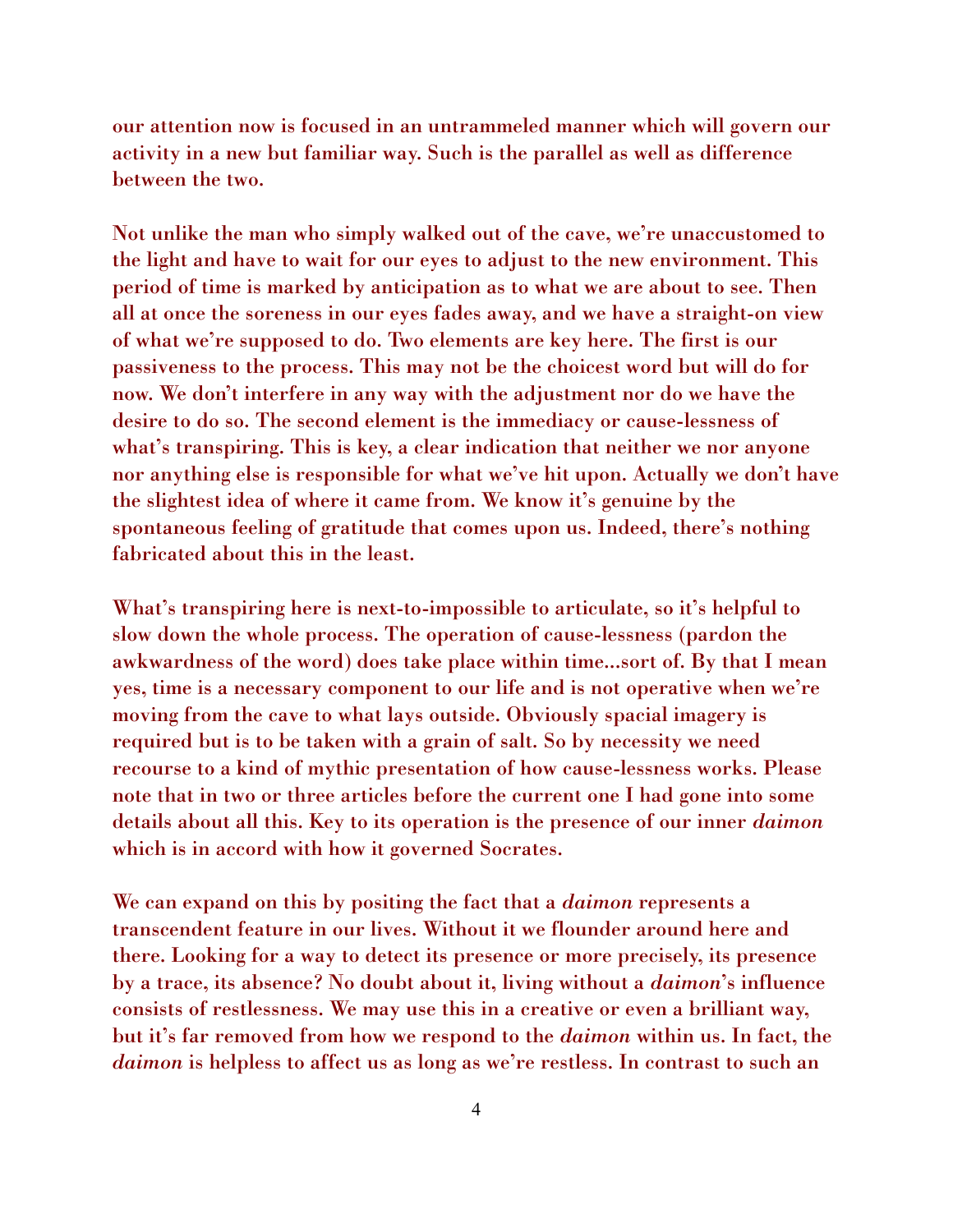uneasy state is that instantaneous recognition of the *daimon*. It doesn't operate in us as producing a cause. Being free of causality, the *daimon* wishes the same for us. It may sound a bit abstract but turns out to be the greatest gift we could ever receive.

Because what was just said is essential to grasp, I pass it by again but here in outline form:

> Restlessness = no *daimon* cause-lessness = presence of *daimon*

Here's where fostering a diffuse type awareness helps lift us from restlessness. You don't hear much about that being an affliction because it's not unlike the positive diffuseness under discussion. In many ways it's the worst affliction because of the difficulty we find in trying to lay hold of it. Restlessness just doesn't sit still enough to get a handle on it, always on the move. For most of the day our awareness is diffuse, so what's so special about it? That question contributes a lot as to disguise it and keep us, well, restless, unable to move ahead as we're called to do.

Here we're taking diffuse awareness to a wholly different level, retaining the same word because it's what we have right in front of us. It parallels our regular awareness which moves from one thought to another and so forth without ceasing. Actually it gives the appearance of being inferior but is not. Diffuse awareness as intended consists in not setting down on anything particular but being free to drift from place to place, if you will. Instead of tiring us out, we feel refreshed. It may seem like another form of restlessness but is not. Indeed, failing to appreciate the best tool as right in front of us is embarrassing, but what a boon we have without having to go anywhere or do anything.

To foster the type of diffuseness at hand requires considerable discipline. Again, this doesn't involve step A leading (causing) step B and so forth in a rigorous sequence, something so serious and tiring (Shall we add restless?). Instead, it just blurts itself out there. Once expressed, it doesn't turn back in on itself. To any external observer ignorant of this frame of mind acting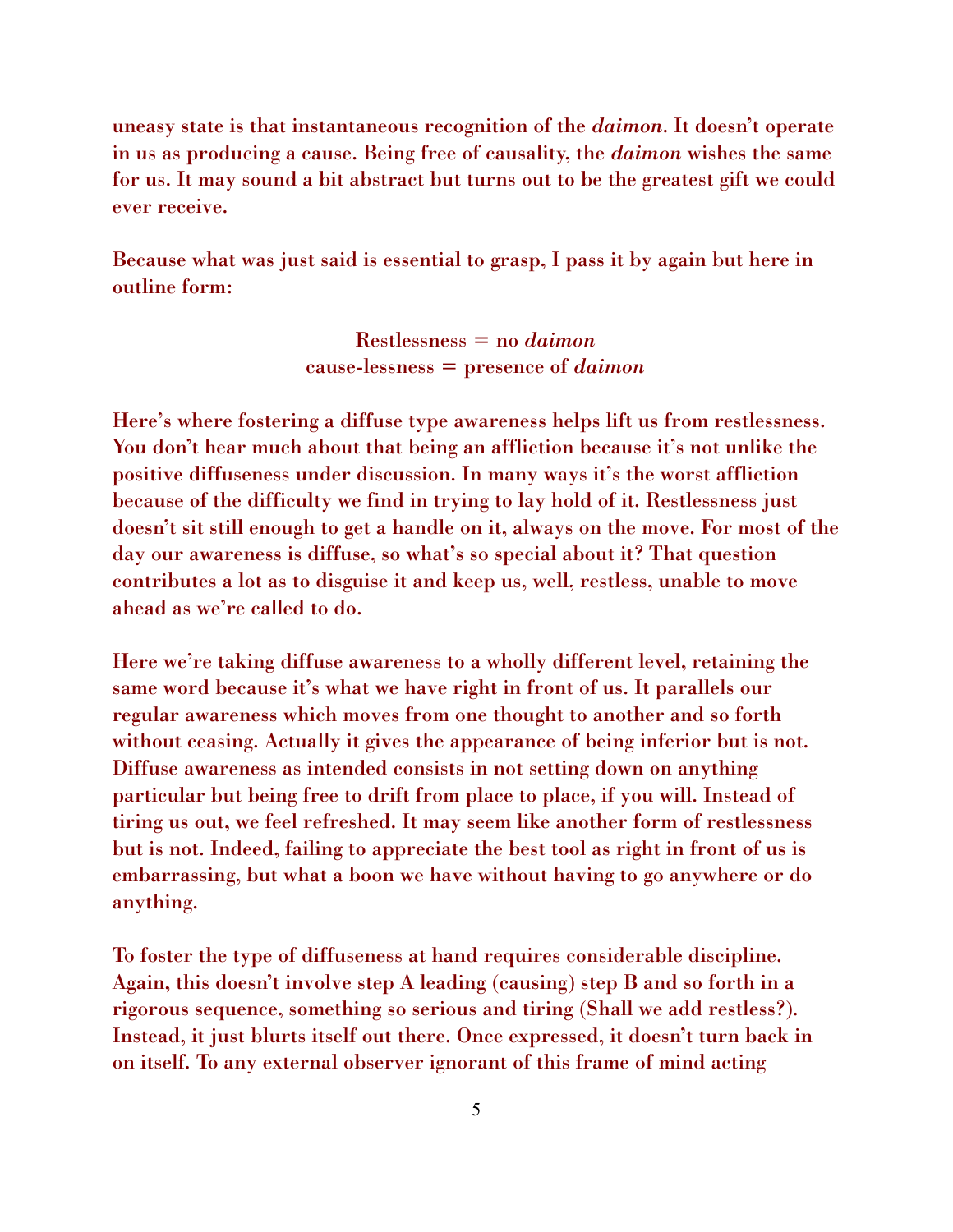diffusely seems like a thorough waste of time. That's good...actually very good...because such perceptions pigeon-hole us and pigeon-holing has the untapped benefit of freeing us up. We don't have to waste time explaining ourselves away. It's a strange place indeed where true freedom lies, in the opposite place we usually expect.

Once we've been set free in the manner just described we can settle upon whatever we so desire without fear of become dissipated or diffuse in the natural sense. Looking at this phenomenon more closely, we can say that we've become loosened up from the tyranny of causality which loves to produces this and that, going on almost indefinitely. So another way to describe this diffuse awareness characteristic of a *daimon* is to call it not-caused, a radically different mode of comporting ourselves. All the while we've been living...suffering...effects in real time and in real conditions brought on by an infinite variety of causes. Even worse, without knowing it we've been perpetuating this sequence like everyone around us. What an incredible waste of time. It takes awhile to acclimatize ourselves to this causeless existence which initially seems so bizarre. After a while, the opposite turns out to be true. We've been living in a truly unnatural fashion and now are in accord with the truth or perhaps better put, in accord with reality.

As for this diffuseness, the first correlative that comes to mind is dispersion or scattered-ness which is suggestive of having no orientation or if we had it, we had lost it. While indeed cause and effect are operative at all times minus the occasion we're suggesting here, disorientation is a spin-off of being restless. While physically we're okay, mentally and spiritually we're in danger of simply falling apart. That's all there is to it. The distinction between the two modes– cause and cause-lessness–never can be appreciated until one has passed from one to the other. So if we're looking for a way to discern between the two, it boils down to restlessness being the culprit. The formula, if we may put it as such?

> Cause and effect = restlessness cause-lessness = diffuse awareness

Should we examine ourselves more closely, we start off by freely acknowledging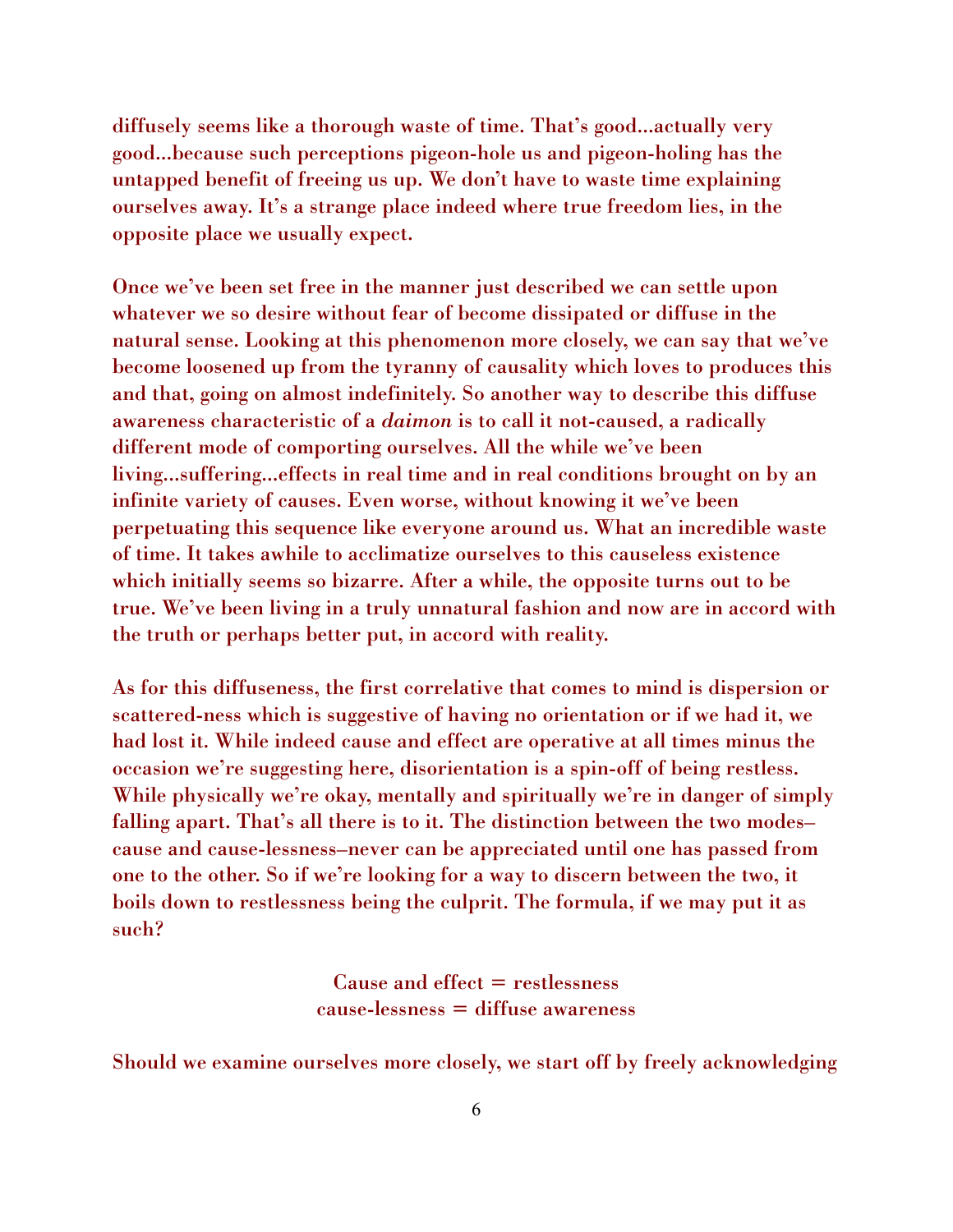how much we're conditioned by causality. Such-and-such a thing happens to us which makes us respond in such-and-such a manner. It's so obvious and natural, easy as pie to overlook because it's so incredibly common. This setup, if you will, makes it quite easy for us to fall into a funk or worse. A negative thought or experience comes our way and we fall right in accord with it. The same happens with anything positive, but cause and effect is more obvious with the former. Now take a whole slew of these experiences and we have a pattern where something negative grabs hold of us and we react in an equally negative fashion. It's so incredibly ingrained that to consider the existence of an alternative is next to impossible. When you come right down to it, we have here a pretty good working definition of fate where we're stuck in an unalterable situation. Now we see the absolute need for the intervention of a *daimon*.

Just the fact that we're able to recognize this simple universal process is a vital first step. We see how it works both in us and in other people and start wondering, wondering if there's an alternative. The motive to take the first step isn't found among most people mostly because they're not sufficiently inquisitive and take for granted that this situation is part of the human condition. Yes, it is true but happily turns out to be a small part. That's the tragedy, it seems, when reaching the end of one's life, of having lived like this. Perhaps then the so-called veil is lifted and we're full of remorse at the realization of having missed everything. Still, there's hope. In an earlier article I dealt with the issue of Purgatory. That's usually taken as a typically Catholic thing. Maybe so, but it does have some application. In sum, the hope to be purified after death remains an option, albeit a greatly misunderstood one.

But the Question of Questions is how do we step out of causality and into...and into what? At first glance the alternative seems absurd, that we're stepping into nothing. Instead of lurching forward, of reacting to a cause as everyone around us does, this time we hold back. To say we refuse is inaccurate because it's too forceful...a common or expected gesture...for the application of force in any form doesn't have a lasting effect. Better to say we withdraw from causality like stepping out of a given environment, for example, stepping out water onto dry land. Both environments remain the same as well as we although something new has been introduced or better put, we come to realize this something new had been present all along. That of course is the introduction of an awareness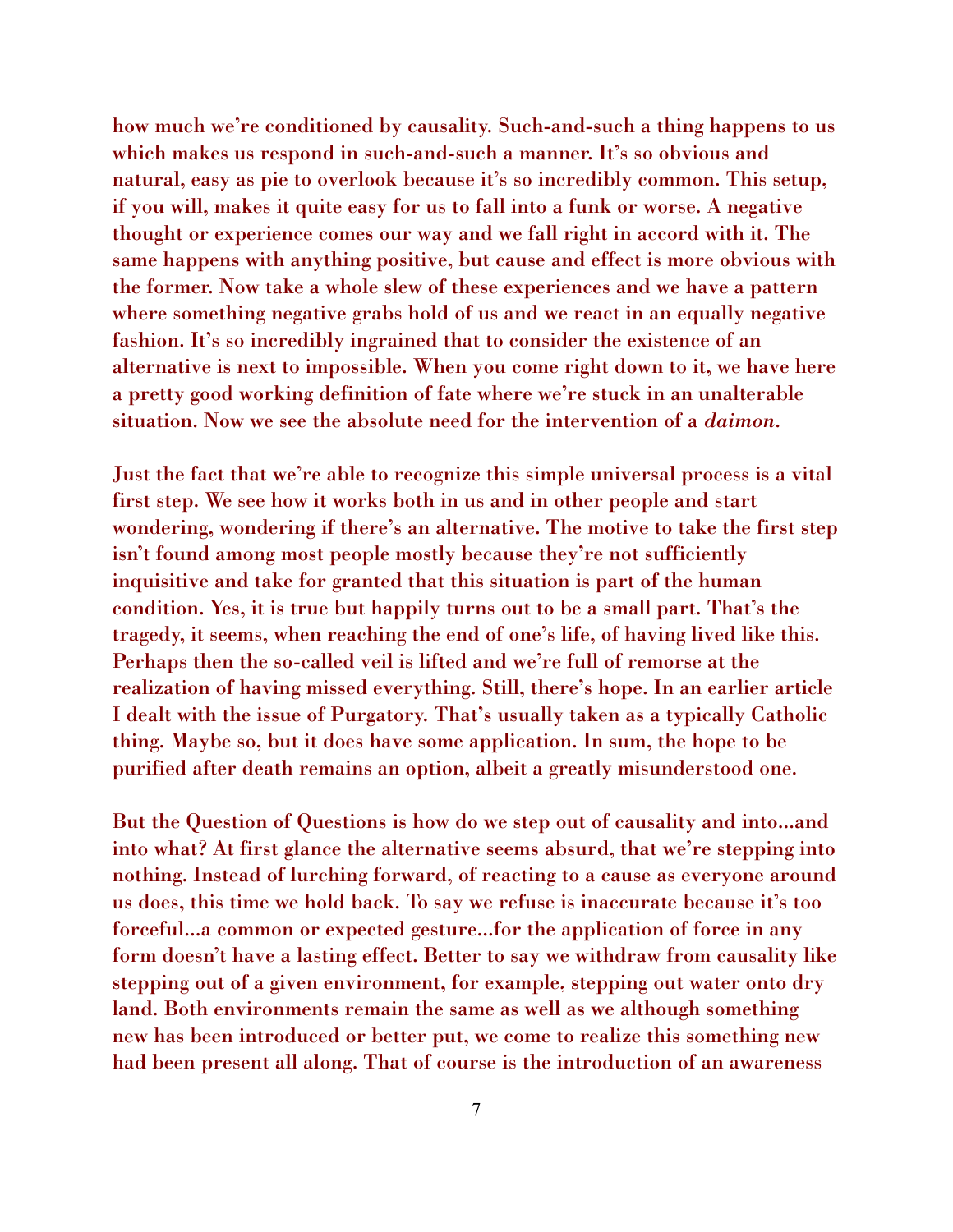which is diffuse.

Choosing this option indeed consists of making the tiniest of all steps, really, but the most important one. What, then, is the origin of the inspiration? We know for sure it doesn't come from us. That comes across loud and clear. The whole thing is way too different, outside the normal course of human or natural ability. Let's return to the best resource of them all on this matter, Plato's cave. A parallel to when and how we make this option is found in one of the captives facing the wall and watching the projected images. On his own volition he picks himself up and simply walk out. Note how it's put: "When one of them was freed and suddenly compelled to stand up, turn his head, walk and look up toward the light" [514c].

Although this person is described as being among those who are bound or fettered (cf. 514a), they're not called prisoners though for all practical purposes they are such. Lack of this word implies that they have the capacity to release themselves, so in essence they are prisoners but in another way are not. All but one...just one...realizes this, sees that never he had been fettered and simply opts to leave. What could be more simple than that? The real fetters...those which are voluntary...are the images projected on the wall before those who are bound. They are so fascinated that how could anyone think of living otherwise? Note that in addition to their legs being fettered, 514a says their necks are such, like being locked in a stockade. That's as close to paralysis as you can get.

As for this paralysis, I take it as representing causality even though causality implies movement, sometimes in a rigorous fashion. Everyone in the cave is "caused" not so much involuntarily as one might think but willingly. What choice is there? Then we have that mysterious person who without further ado gets up and leaves the cave. Unfortunately there are no details which at first frustrates us. "Why" and "How?" we ask and get no response. The silence confronting us is deliberate and put there to spur us on to ask questions which only we can answer. We're powerless to describe how that man decided to do what he did. After all, he was fettered both by his legs and neck like everyone else.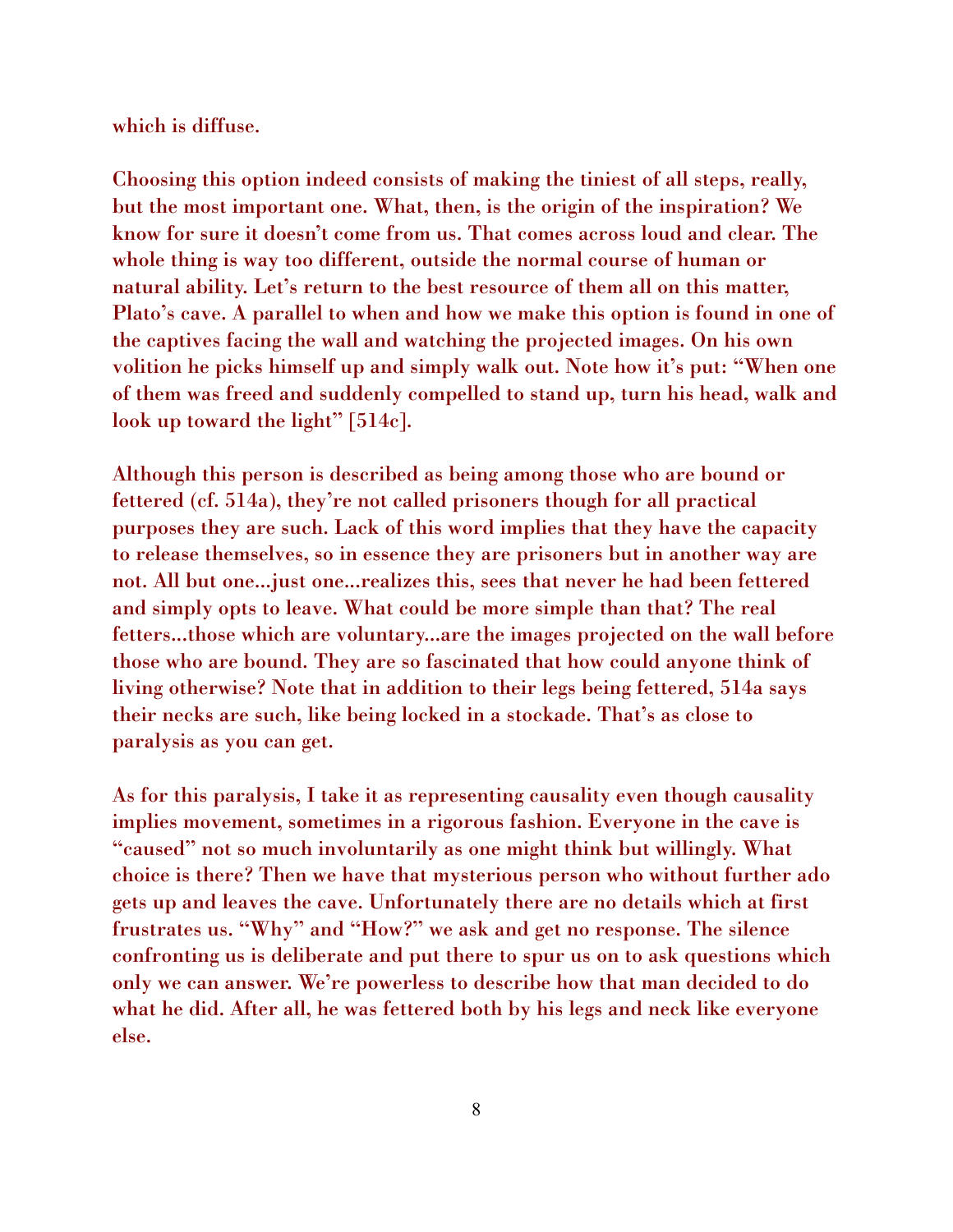After standing up and exiting the cave this man decides to return and free his fellows. While that's gettingbeyond the scope of the intent of this article, let's say we meet him outside the cave just before he returns. Our interest isn't why he goes back (a savior or a glutton for punishment?). That's secondary. We're more interested in how he and he alone manages to pull off his release. If we understood that, we'd understand the second half, if we may put it that way. Chances are he wouldn't know which may sound evasive, avoiding the question, but this turns out to be 100% true. We do know that his former shackle-mates would attempt to kill him (516e). Jealousy is bound to be a large part of this resistance. Nevertheless, that doesn't deter him, for he has a unique trick up his sleeve to be described shortly.

We've come to realize that any attempt to force a release from causality is to no avail. It'd be the equivalent of using causality to get free of causality. Recognition of this simple fact alone is the key. Our former prisoner knows full well that he's risking his life by walking out of the cave, but if we could ask him if this bothered him, he'd admit it freely. While there certainly is fear and threat of retaliation from his fellow shackle-mates, sneaking by the makers of wonders is far riskier. They don't want anyone challenging their nice little setup for which they've worked so hard to establish. The best strategy is to take advantage of their attention in projecting images against the cave wall, avoiding any momentary pause in their activity and then slip out. His knows that his real life and that of the others is situated somewhere else...outside the cave...even if his fellows never emerge from the cave. Actually he's not intent on freeing anybody. That sounds selfish but is tantamount and requires a closer look.

Instead of engaging in any dialogue, our former prisoner walks over to his former seat and sits down. Everyone has noticed his empty place which has stood out in his absence as a sore thumb. However, those in the cave were indirectly aware of it simply because their necks were fettered which prevented them from turning sideways. Never before has anyone gotten up and left, so it was bound to create quite a stir. To counter it, the makes of wonders increased the frequency of images on the cave wall but to no avail. The more stuff they cranked out, the less effective.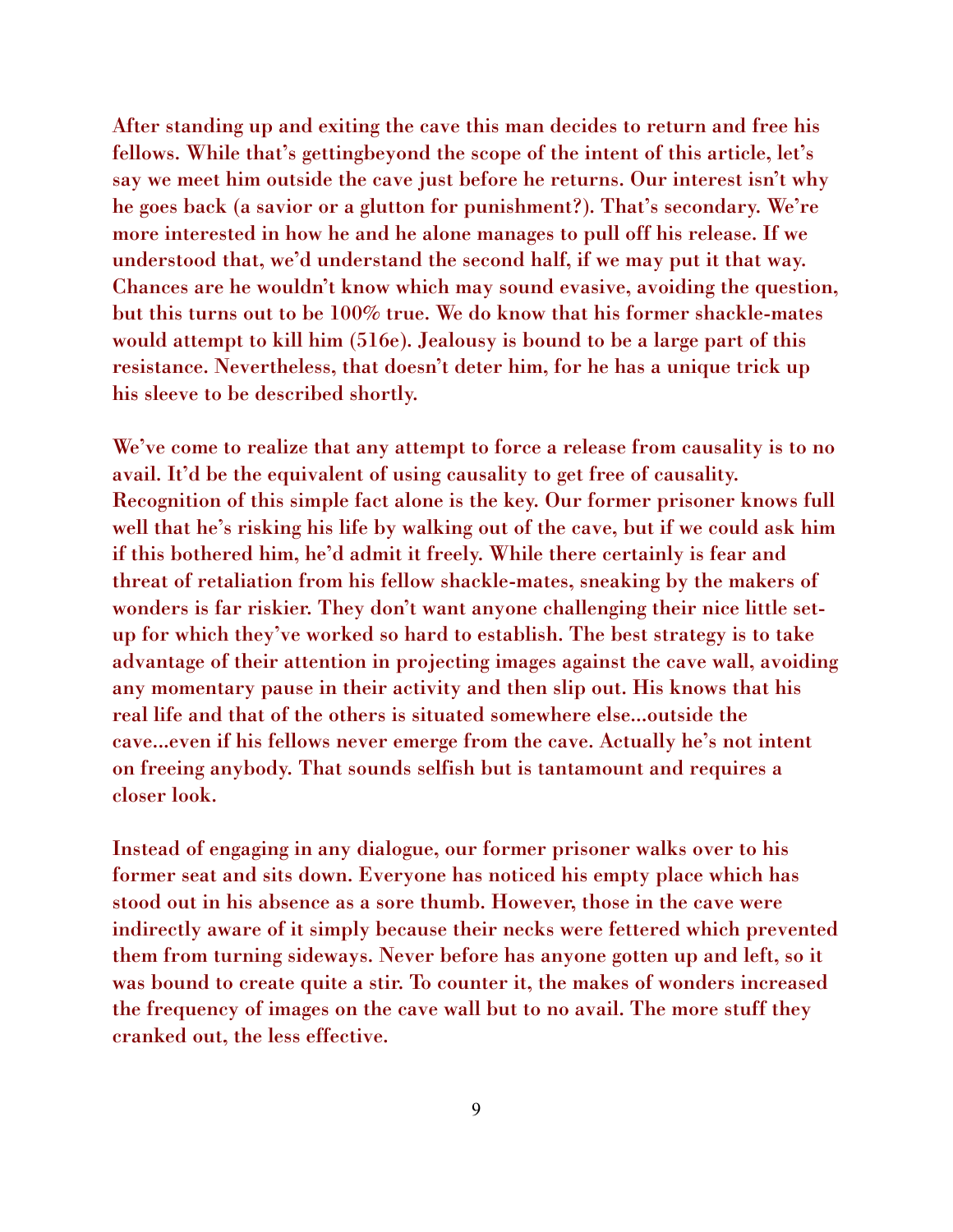In the meantime, once the former prisoner took his seat without uttering a word, he faced the cave wall and watched the same old images projected on the wall. Instead of being captivated by them he allows his awareness simply to be diffused...to wander every which-way and that...without fixing it upon anything. Obviously this stands out like a sore thumb to the makers of wonders. It goes exactly against what they are doing to the prisoners. Shortly afterwards this inevitably extends to the prisoners themselves. Something new had been introduced which is destined to change their lives forever. When they realize that they don't have to have their attention fixed on the images projected onto the cave wall, automatically their chains fall off. The sound of liberation quickly fills the cave. The best hope now is to muster these newly released prisoners to go and in turn slap fetter on their captors, the makes of wonders, giving them a taste of their own medicine.

The Big Question is what happens next? Presumably there is life after being in the cave. At this point I interject something outside this line of thought...fully aware of the shift...but one that has personal significance. It's recounted in a verse from Psalm Twenty-Seven (vs.4). The verse has to be unfolded in five sections in order to grasp the richness it contains:

One thing I ask from the Lord This I will seek That I dwell in the house of the Lord all days of my life To perceive with inner vision in the pleasantness of the Lord And to inquire

Note the sequence of verbs: *sha'al* -> *baqash* -> *yashav* -> *chazah* ->  $bagar$  (ask  $\rightarrow$  seek  $\rightarrow$  dwell  $\rightarrow$  perceive  $\rightarrow$  inquire).

Because the element of transcendence is involved, we could put the words of this psalm verse or something like it in the heart of the man before his departure from the cave. He did *sha'al* or ask one thing...just one...from the Lord. That which comes from *sha'al* is *baqash* or to seek, also as to strive after which comes *yashav* or to dwell in the sense of taking up permanent residence. This has a particular place, the house of the Lord and a particular length of time, the psalmist's entire life. Once located there–and let's say this can be the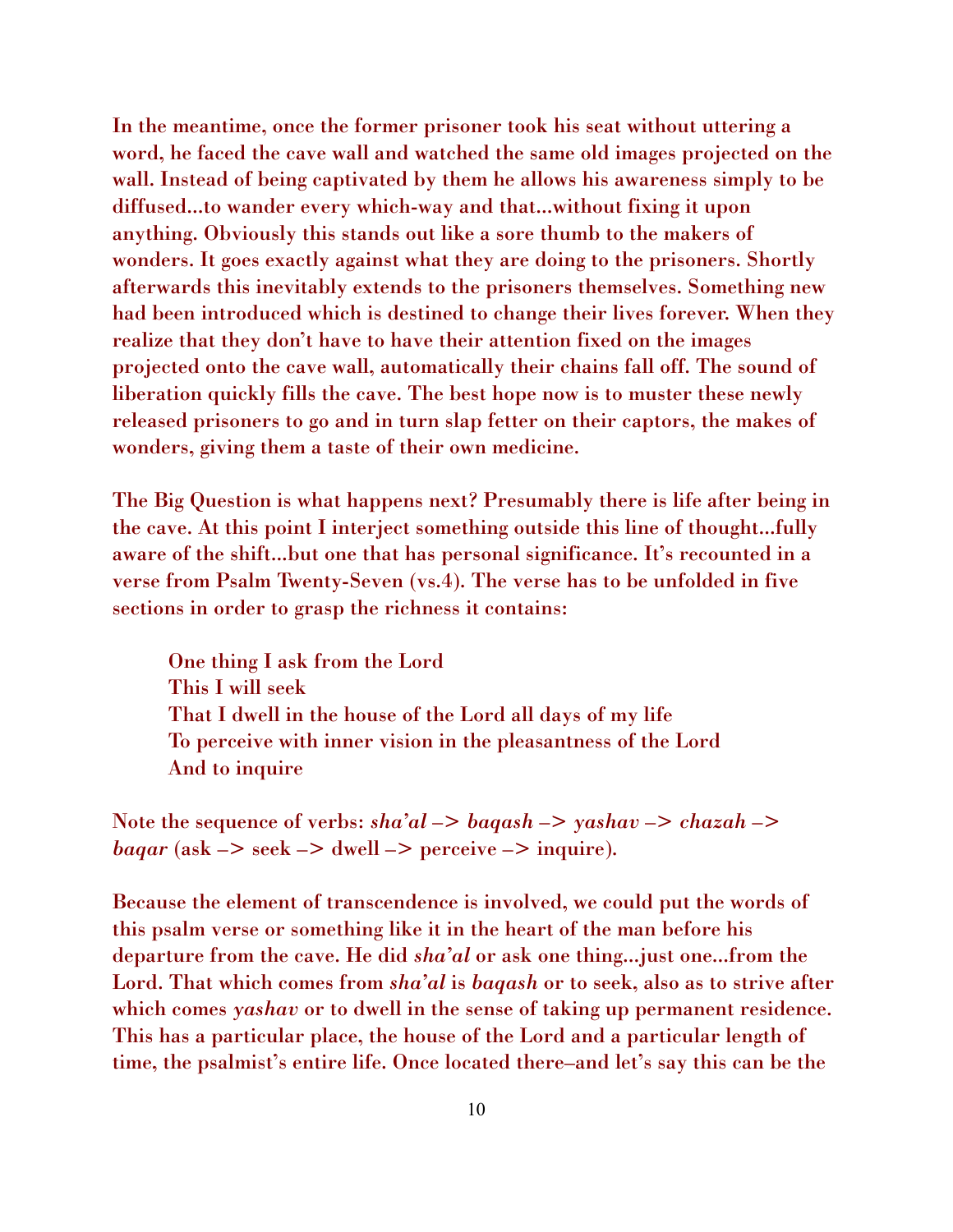full light of day outside the cave–the second part, if you will, of the *sha'al*/*baqash* kicks in. That consists of the following two: 1) *chazah* or to see in the sense of behold, of taking it all in, the divine pleasantness or *noham*  which connotes loveliness as well as delight. 2) *Baqar* or to inquire or search as in breaking up the ground to find something.

All in all life-outside-the-cave or life-within-the-temple can't be described as a process to which we work (and that involves labor) but as something that happens at once, no causality being involved. Note too that the cave represents that which is inside the earth or is hidden. The same applies to the temple but space and time here is more extensive than outside it. Perhaps that's why the temple as image of the cosmos is considered more spacious than the what lays outside it.

So how do we comport ourselves after reading this or better, after having seen a plan laid out for us to follow? It sounds great. However, there's the issue of incompleteness which remains with us to the very end. All what was said here and in documents far more eloquent than mine are simply pointers. The real issue is to practice, a summons which become starker the more we grow in awareness of what's involved.

We continue as usual or as Jesus said with regard to those in Noah's day before the flood, "eating and drinking, marrying and giving in marriage" [Mt 24.38]. This verse can represent life-within-the-cave, going along absorbed with phantoms projected on the way. Compare with the ark being fashioned, an anti-cave if you will destined to save life. The other option...the only one as it turns out...is what could be called point-to-point living. That means paying as full attention we can muster with regard to the nitty-gritty details of daily life. How boring at first glance. Despite any misgivings about this approach, it's guaranteed to work.

Focus upon the physicality of daily life has a way of keeping us in that diffused awareness which is so slippery yet at the heart of living the best possible way. No doubt Socrates would approve or better, his *daimon*. The best part of it is that we remain relaxed, freed up from that tension so well described by the fetters around the legs and necks of the prisoners in the cave. Because this